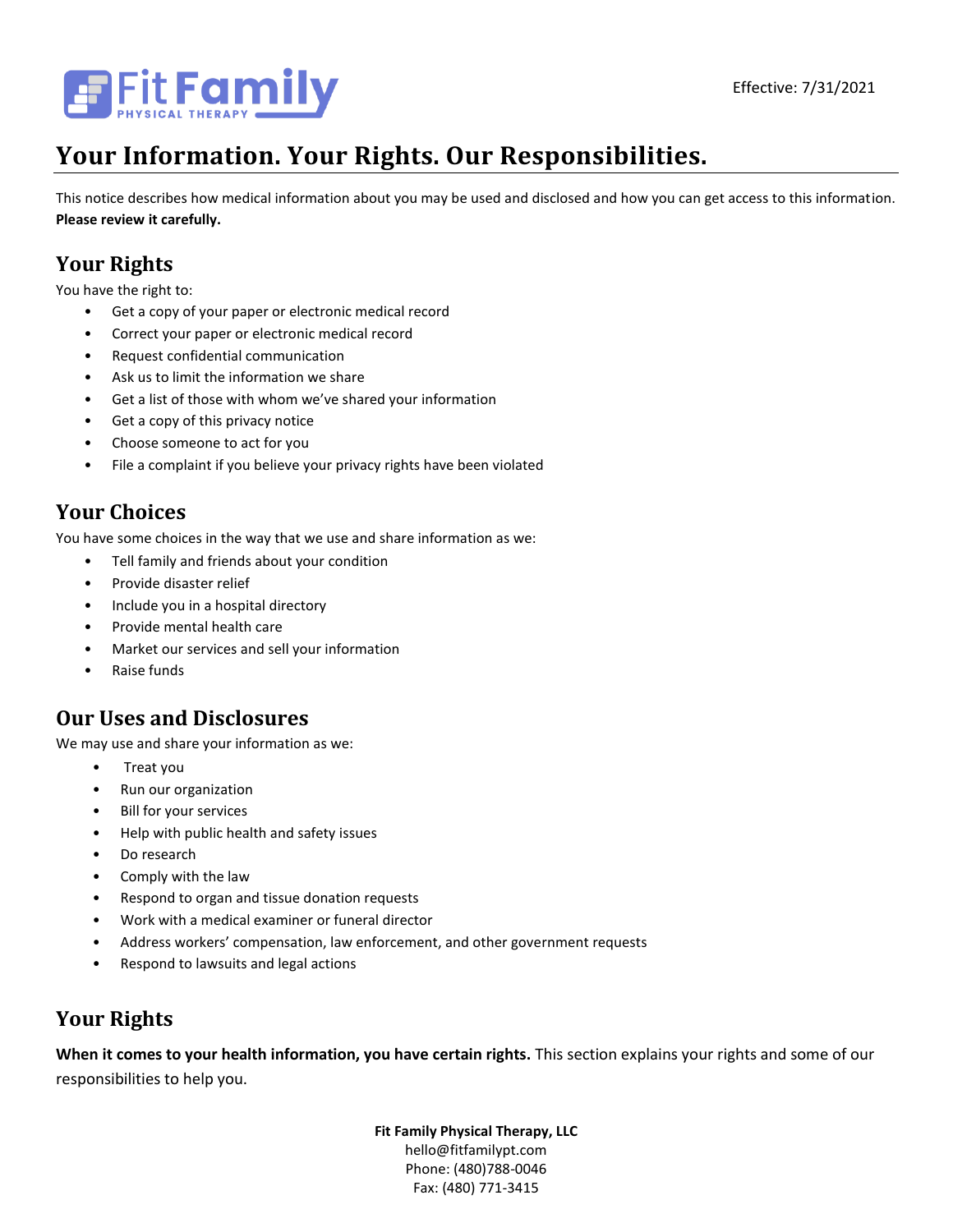

#### **Get an electronic or paper copy of your medical record**

- You can ask to see or get an electronic or paper copy of your medical record and other health information we have about you. Ask us how to do this.
- We will provide a copy or a summary of your health information, usually within 30 days of your request. We may charge a reasonable, cost-based fee.

### **Ask us to correct your medical record**

- You can ask us to correct health information about you that you think is incorrect or incomplete.
- We may say "no" to your request, but we'll tell you why in writing within 60 days.

### **Request confidential communications**

- You can ask us to contact you in a specific way (i.e. home or office phone) or to send mail to a different address.
- We will say "yes" to all reasonable requests.

### **Ask us to limit what we use or share**

- You can ask us not to use or share certain health information for treatment, payment, or our operations. We are not required to agree to your request, and we may say "no" if it would affect your care.
- If you pay for a service or health care item out-of-pocket in full, you can ask us not to share that information for the purpose of payment or our operations with your health insurer. We will say "yes" unless a law requires us to share that information.

### **Get a list of those with whom we've shared information**

- You can ask for a list (accounting) of the times we've shared your health information for six years prior to the date you ask, who we shared it with, and why.
- We will include all the disclosures except for those about treatment, payment, and health care operations, and certain other disclosures (such as any you asked us to make). We'll provide one accounting a year for free but will charge a reasonable, cost-based fee if you ask for another one within 12 months.

#### **Get a copy of this privacy notice**

• You can ask for a paper copy of this notice at any time, even if you have agreed to receive the notice electronically. We will provide you with a paper copy promptly.

#### **Choose someone to act for you**

- If you have given someone medical power of attorney or if someone is your legal guardian, that person can exercise your rights and make choices about your health information.
- We will make sure the person has this authority and can act for you before we take any action

### **File a complaint if you feel your rights are violated**

- You can complain if you feel we have violated your rights by contacting us using the information on page 1.
- You can file a complaint with the U.S. Department of Health and Human Services Office for Civil Rights by sending a letter to 200 Independence Avenue, S.W., Washington, D.C. 20201, calling 1-877-696-6775, or visiting **www.hhs.gov/ocr/privacy/hipaa/complaints/.**
- We will not retaliate against you for filing a complaint.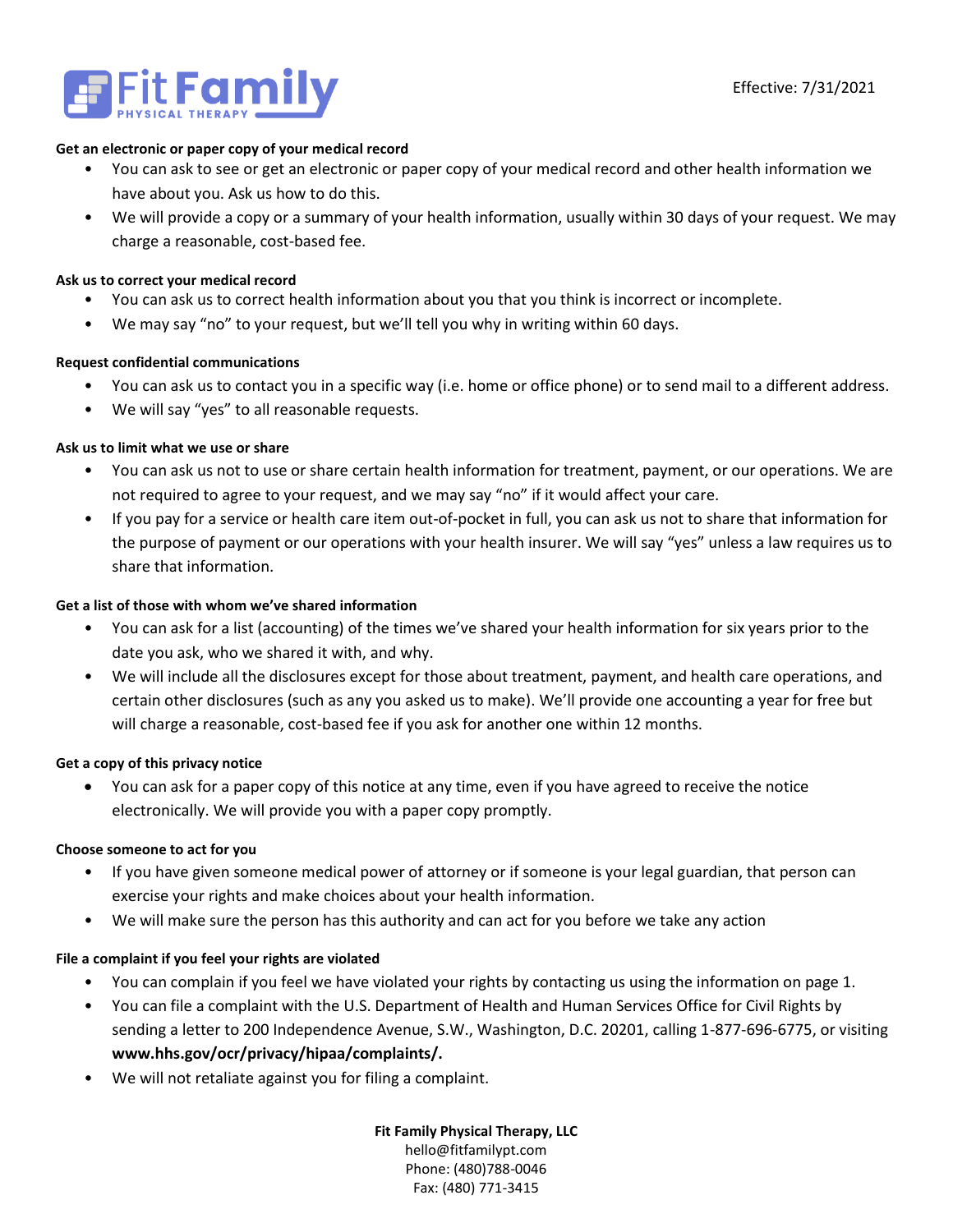

# **Your Choices**

**For certain health information, you can tell us your choices about what we share.** If you have a clear preference for how we share your information in the situations described below, talk to us. Tell us what you want us to do, and we will follow your instructions.

In these cases, you have both the right and choice to tell us to:

- Share information with your family, close friends, or others involved in your care
- Share information in a disaster relief situation
- Include your information in a hospital directory

*If you are not able to tell us your preference, for example if you are unconscious, we may go ahead and share your information if we believe it is in your best interest. We may also share your information when needed to lessen a serious and imminent threat to health or safety.*

In these cases, we NEVER share your information unless you give us written permission:

- Marketing purposes
- Sale of your information

In the case of fundraising:

• We may contact you for fundraising efforts, but you can tell us not to contact you again.

# **Our Uses and Disclosures**

### **How do we typically use or share your health information?**

We typically use or share your health information in the following ways.

### **Treat you**

We can use your health information and share it with other professionals who are treating you. *Example: A doctor treating you for an injury asks another doctor about your overall health condition.*

### **Run our organization**

We can use and share your health information to run our practice, improve your care, and contact you when necessary. *Example: We use health information about you to manage your treatment and services.* 

### **Bill for your services**

We can use and share your health information to bill and get payment from health plans or other entities. *Example: We give information about you to your health insurance plan so it will pay for your services.* 

### **How else can we use or share your health information?**

We are allowed or required to share your information in other ways – usually in ways that contribute to the public good, such as public health and research. We have to meet many conditions in the law before we can share your information for these purposes. For more information see: [www.hhs.gov/ocr/privacy/hipaa/understanding/consumers/index.html](http://www.hhs.gov/ocr/privacy/hipaa/understanding/consumers/index.html)**.**